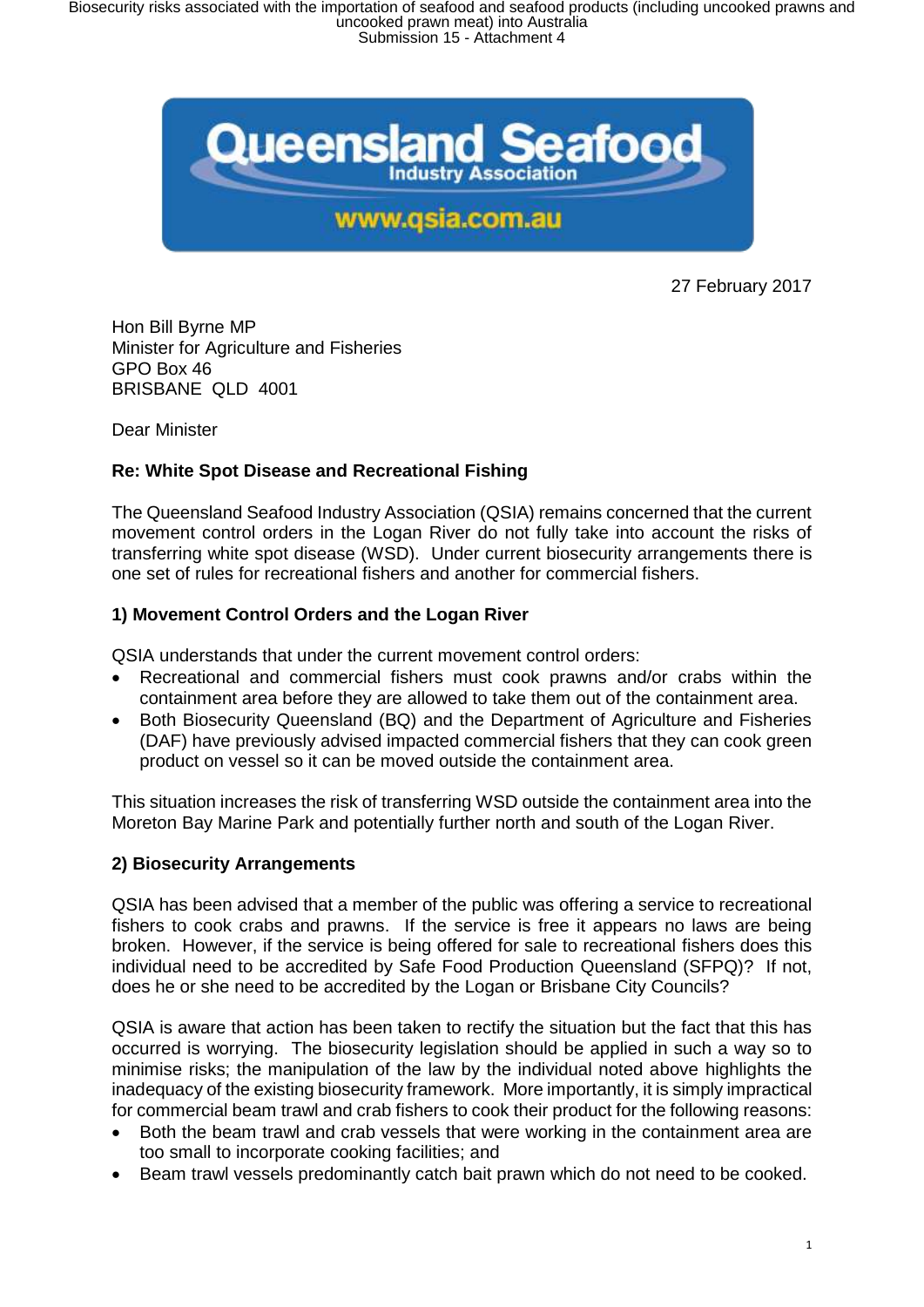It would be costly to establish cooking facilities for mud crab fishers that, under normal circumstances, would either cook in a facility outside the Logan River area or sell product uncooked to local and interstate retail and wholesale businesses or directly to a restaurant.

The WSD issue was not of industry's making and from the outset commercial fishers in the Logan River offered to do everything they could to ensure no prawns or crabs were taken for commercial purposes. Why should industry have to invest in cooking facilities in the movement control area and the cost of accreditation under SFPQ?

This raises the following questions:

- The focus of the biosecurity response from a wild harvest perspective is heavily prescriptive and it is understood by industry that this is needed to ensure that the spread of WSD is contained. There are hundreds of recreational fishers accessing the Logan River region fishing for crabs and prawn each week since the introduction of the movement control order. What is the rationale that allows recreational fishing to continue when WSD remains a risk to crustacean stocks? Does DAF and/or BQ have the boating and fisheries staff to monitor recreational fishers in the movement control area?
- What is the government's long-term priority continued recreational fishing or ensuring that WSD has been eliminated from the Logan River which is to the benefit of all users of the marine environment?

# **3) Displaced Effort and Recreational Fishing Effort**

The biosecurity response has also created displaced fishing effort at multiple levels:

- Commercial crab fishers must work in other areas outside the Logan River area which means added cost in terms of fuel;
- Commercial fishing infrastructure varies considerably between the Logan and Brisbane Rivers. Simple access to mooring facilities are limited in the Brisbane River which has made transitioning beam trawl operators difficult.
- Without commercial effort in the Logan River it continues to attract recreational fishing activity increasing the risk that uncooked product is taken out of the movement control area.

### **4) Commercial Fisher Morale**

QSIA is in continual contact with commercial fishers impacted by the movement control order as they live local and interact with recreational fishers on a daily basis. Commercial beam trawl and mud crab fishers live local, work locally and have the stress of running businesses that have now been put on hold while their debts continue to accumulate. These commercial fishers are predominantly operating three types of businesses in the region:

- Non-employing businesses or sole proprietorships and partnerships without employees;
- Micro businesses or businesses employing less than 5 people, including nonemploying businesses; and
- Small businesses or businesses employing 5 or more people, but less than 20 people.

Small businesses are critical to the local economy and since early December 2016, local, family owned and operated commercial fishing businesses have been locked out of the Logan River. These businesses generated economic activity amongst their local